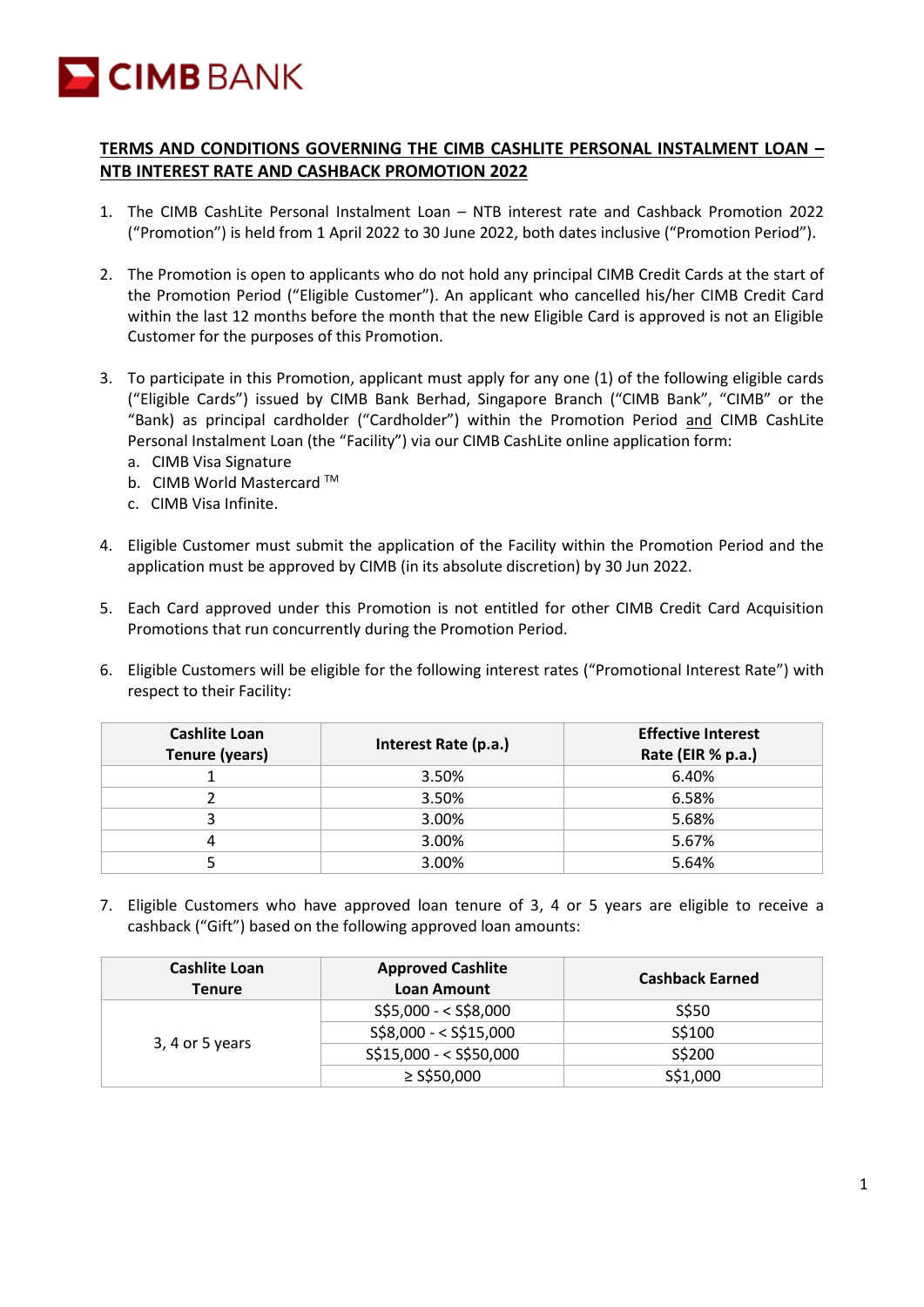**CIMB** BANK

- 8. Each Eligible Customer is only limited to one (1) Gift during the Promotion Period based on the  $1^{st}$ approved Facility fulfilling the qualifying criteria for the Gift. For avoidance of doubt, customer will not be eligible for another Gift even if a  $2^{nd}$  Facility has been approved during the Promotion Period.
- 9. The Gift will be credited to Eligible Customer's Eligible Card within 3 months from Facility approval date. If the customer has more than one Eligible Card, CIMB Bank reserves the right to determine in its absolute discretion which CIMB Credit Card to credit the Gift into.
- 10. The Gift cannot be redeemed or exchanged for cash, credit or any other item.
- 11. CIMB reserves the right to charge or recover the full value of the Gift from the Eligible Customer in the event the Facility is terminated within one (1) year from Facility approval date or if the Eligible Customer breaches any terms and conditions herein. Any expenses or costs resulting from such a deduction will be borne by the Eligible Customer. The Eligible Customer is deemed to have authorised such deductions.
- 12. Eligible Customers' Eligible Card and Facility must be in good standing during the Promotion Period and up till the time the Gift is awarded. In the event that the Eligible Card or Facility is delinquent, voluntarily or involuntarily closed or terminated or suspended for any reason whatsoever before the Gift is awarded, CIMB Bank reserves the right to disqualify the Eligible Customer from the Promotion and/or to not award the Gift to the Eligible Customer.
- 13. To qualify for the Promotional Interest Rate, an application for the Facility must satisfy the following: (i) the amount applied for under the Facility is not less than S\$1,000 (or such other amounts which CIMB may determine at its absolute discretion); and (ii) the amount applied for under the Facility does not exceed 70% (or such other amounts which CIMB may determine at its absolute discretion) of the credit limit of your relevant CIMB Credit Card account at the time of application.
- 14. Upon approval of your Facility (whether in whole or in part), CIMB will credit the approved loan amount ("Disbursed Amount") into a Singapore dollar denominated bank account held by you as specified in your application. As the Disbursed Amount is drawn on the available credit limit of the Card applied for by the Eligible Customer, if the Eligible Customer's Card application is not approved by CIMB, the Eligible Customer's application for the Facility will accordingly be automatically rejected.
- 15. Each Facility application is subject to the approval of CIMB in its absolute discretion. CIMB reserves the right to reject any application in its entirety and/or approve only part of the requested loan amount at its absolute discretion without providing any reason without liability. Should the Facility amount applied for exceed 70% (or such other amounts which CIMB may determine at its absolute discretion) of the credit limit of your CIMB Credit Card account at the time of application, the final amount to be approved under your application will be determined by CIMB at its sole discretion and its decision shall be final and binding.
- 16. The Facility is valid for such period as CIMB may determine in its absolute discretion. Interest payable for the entire duration of the Facility shall be computed based on the Disbursed Amount and shall be payable in equal instalments over the duration of the Facility on a monthly basis ("Monthly Interest"). Such Monthly Interest shall be fixed for the entire duration of the Facility. The Disbursed Amount shall be repaid in equal instalments over the duration of the Facility on a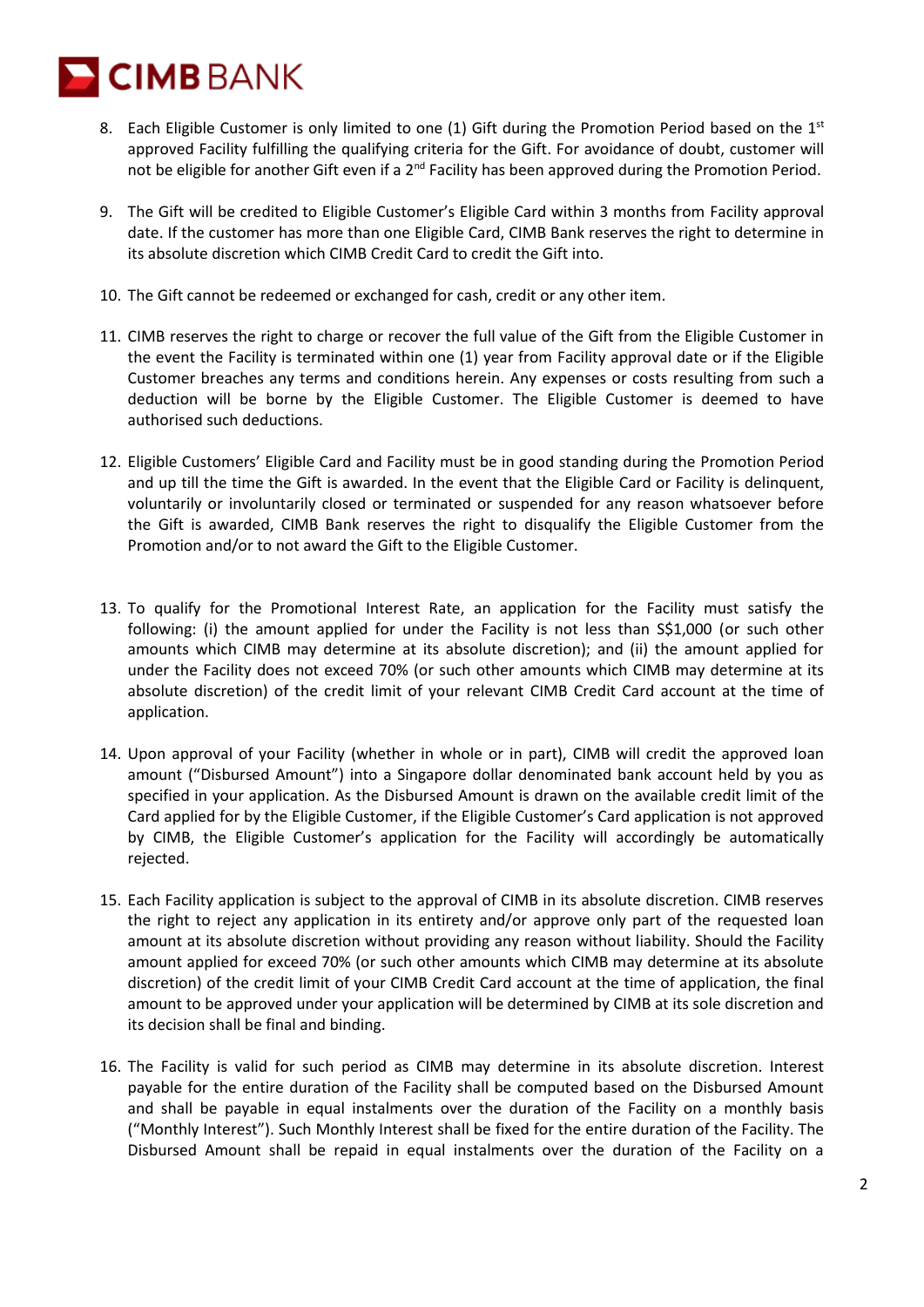

monthly basis ("Monthly Repayment"). The monthly instalment payable shall comprise the aggregate of the Monthly Interest and the Monthly Repayment ("Monthly Instalment").

- 17. Upon approval of your application for the Facility, your Card available credit limit will be provisionally reduced by blocking out an amount equivalent to the Disbursed Amount, but will be progressively restored (at CIMB's sole and absolute discretion) by the amount of principal repaid to CIMB each month on the Facility.
- 18. The first Monthly Instalment shall be charged to your Card account upon approval of your application by CIMB. Each Monthly Instalment shall be charged to your Card account. The Monthly Instalment will be reflected in your Card statement and shall be payable in accordance with these terms and conditions and the terms and conditions of the CIMB Credit Cards Cardmember's Agreement ("Cardmember's Agreement") provided that the Monthly Instalment must be paid in full together with any outstanding overdue amount from the previous statement(s), i.e. minimum payment provisions applicable to normal Credit Card transactions shall not be applicable to Monthly Instalments. Without prejudice to the generality of the preceding sentence, if any Monthly Instalment becomes overdue, interest and late payment charges will be levied on such overdue Monthly Instalment (as well as any other overdue amounts in your Card account) in accordance with the Cardmember's Agreement.
- 19. Transactions in connection to the Facility are not eligible for any rebates.
- 20. In the event that you terminate the Facility, or make prepayment of all outstanding instalment amounts under the Facility, an early termination fee of 3% of the outstanding principal amount or S\$250, whichever is higher, will be levied. Such fee shall be debited from your CIMB Credit Card account and reflected in your next credit card statement.
- 21. CIMB's decision on all matters relating to this Promotion is final and binding and no further correspondence will be entertained.
- 22. CIMB is entitled in its sole and absolute discretion to amend, revoke, vary or add to the terms and conditions of the Promotion or suspend or terminate the Promotion and/or any of its governing terms in its absolute discretion at any time without any liability and such changes shall be binding on you with effect from the earliest of the following:
	- a. the date CIMB places notice of such changes on its Singapore website;
	- b. the day after CIMB sends notice of such changes to your last known address in the records of CIMB by ordinary post;
	- c. the day after CIMB sends notice of such change to you by short messaging system (SMS) or electronic marketing or advertising mailers; and/or
	- d. the date CIMB places such notice at all of its branch(es) in Singapore.
- 23. Any termination, suspension, amendment or variation of this Promotion by CIMB or the terms and conditions herein shall not entitle you to any claims or compensation from CIMB for any and all losses and damages suffered or incurred, whether directly or indirectly caused.
- 24. These terms and conditions shall be governed by the laws of Singapore and the parties hereby submit to the non-exclusive jurisdiction of the courts of Singapore.